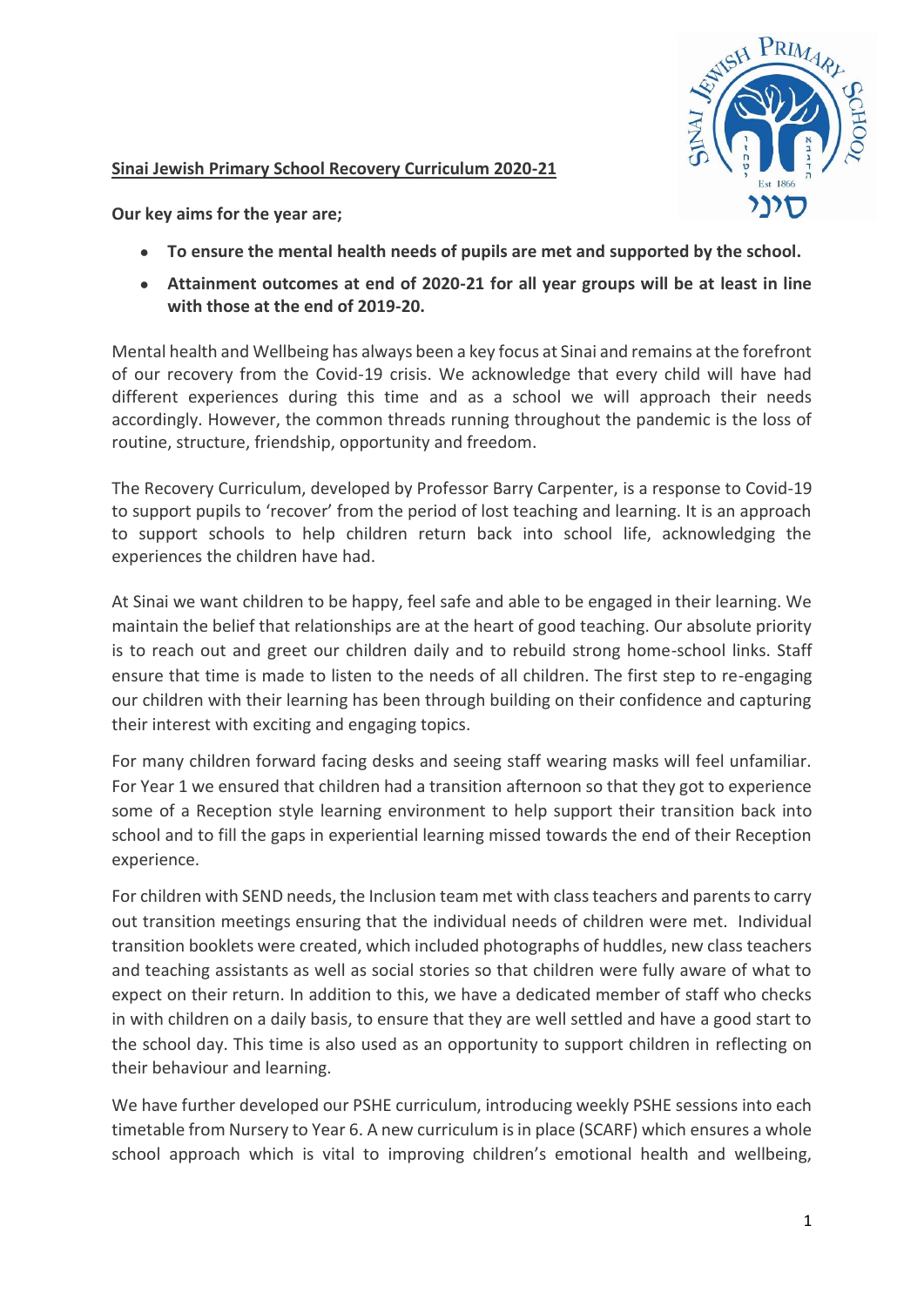helping them to be safe, improve behaviour and raise achievement. Each half term focuses on a new key topic:

- **1. Me and My Relationships**
- **2. Valuing Difference**
- **3. Keeping Myself Safe**
- **4. Rights and Responsibilities**
- **5. Being My Best**
- **6. Growing and Changing**

To support a smooth transition back into school life, PSHE lessons during the first four weeks of term, focused on mental health wellbeing, identifying ways of encouraging children to settle back into school and to identify and understand their feelings. Children are encouraged to share their thoughts and feelings within a safe space and there has been a greater emphasis on ensuring children have the necessary vocabulary to do so. Lessons include circle time, role play and stories. Assemblies led by the Senior Leadership Team have focussed on topics such as Behaviour and Safety, linking closely to the PSHE curriculum.

In addition to PSHE, a monthly initiative of key Jewish values is in place, where children work together and individually. During the first half term, children were encouraged to think about 'Community Spirit' and how this can be reflected in their day to day life. These Jewish values are also taught within daily JS lessons and *Tefillah*.

We are extremely fortunate at Sinai Jewish Primary School as we have members of staff whose specific role is to support the children's mental health and well-being. Mrs Lane who leads well-being in school, supports groups of children or individual children who may need someone to talk to or for someone to monitor how they are feeling socially and emotionally. Mrs Lane also provides opportunities for groups of children to work together in social groups along with members of staff who offer social and emotional groups or 1:1 check-ins daily with children. We also put in place provisions to support children's emotional needs, whether that is regulating their behaviour or providing initial support prior to receiving support from our school counsellor. Mrs Lane works very closely with the Inclusion team to provide the best support for these children. We are also fortunate to members of staff who are Mental Health First Aiders who are there to identify children onsite who may benefit from receiving additional support from Mrs Plaskow who works as our school counsellor supporting children in a variety of ways, either in groups, family support or 1:1 support. At Sinai Jewish Primary School the child's mental health and well-being is always at the centre of our thinking. This year the Mental Health of children is now a key focus in Keeping Children Safe in Education (DFE 2020).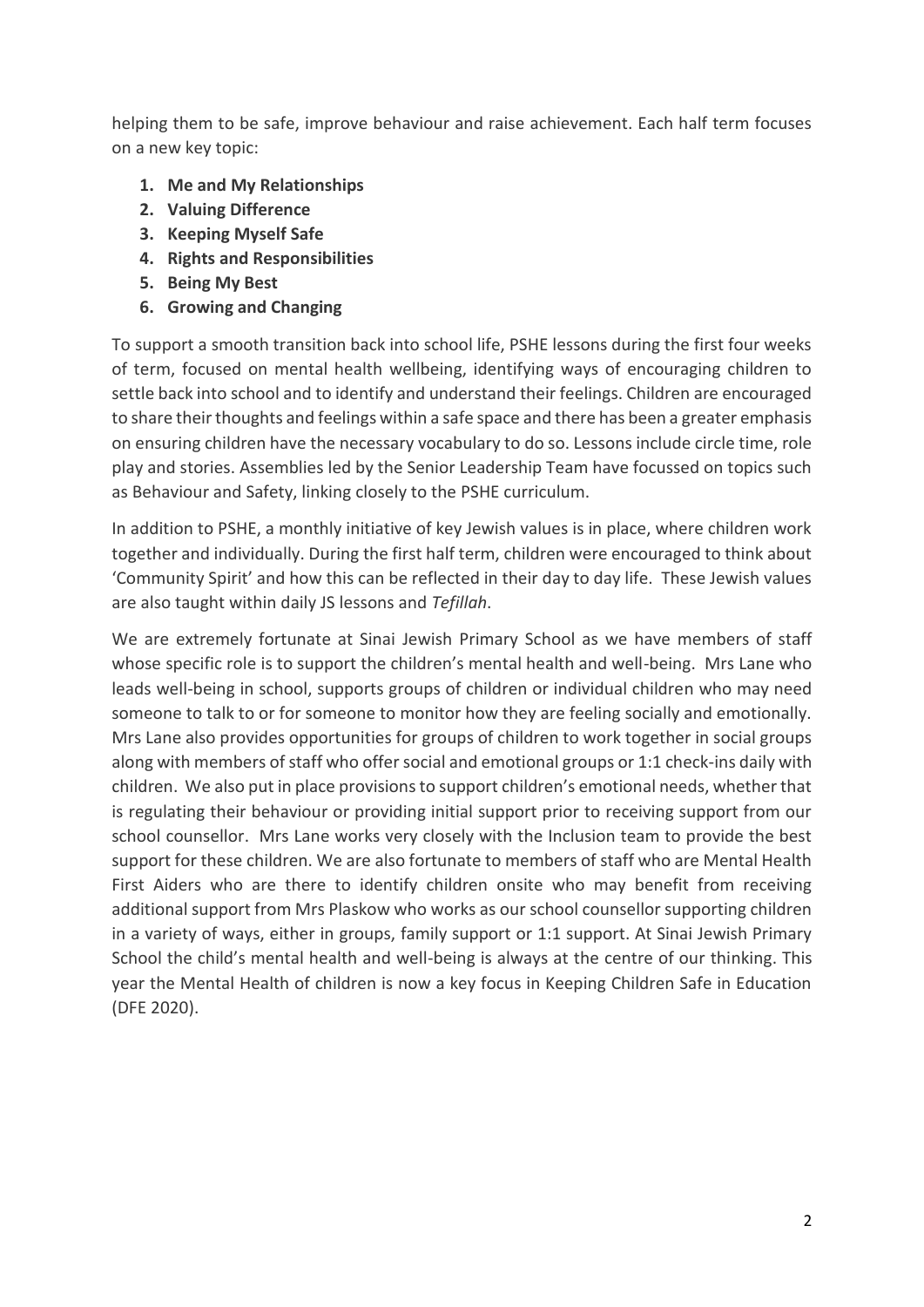## **Sinai Jewish Primary Catch up 20.21**



*(For all children Nursery to Year 6)*

Alongside and in addition to typical teaching and learning practices we will be;

**Working through well sequenced, purposeful learning plans.** We have written plans for all subjects to continue to ensure a breadth and balance of the curriculum. Lessons are planned and delivered in 6 clear parts to recap and build on prior knowledge. Progression documents have been written for all subjects to guide teachers to recap prior knowledge and support with 'catch up' teaching. MyMastery who we follow for maths have condensed their planning to ensure no learning has been missed. Previous summer objectives have been added to current units for all year groups. Planning is more concise allowing time to develop key learning and fluency.

**Focus on consolidation of basic skills**. Teachers will ensure the core skills which enable successful learning are increased where necessary. Extra time has been made every morning across all year groups to develop these skills. These skills include: reading skills relevant to age, phonics, handwriting, spelling of high frequency words, basic sentence punctuation, times tables recall, place value skills and basic addition & subtraction fact recall. In addition maths meetings provide opportunities at least 3 times a week to improve fluency and address and recap on key areas of learning.

**Particular focus on early reading and phonics**. This is always a focus at Sinai, especially in EYFS and KS1 and will continue to be in order to further develop children's reading ability and vocabulary. Reception and KS1 have daily phonics sessions with a focus in every lesson on 'revisit and review' as well as opportunities to embed sounds through reading and writing.

**Additional lesson time on core teaching**. Reading, writing and maths teaching may require increased teaching time in order to cover missed learning. This will be analysed by the phase leader and Deputy Headteacher to determine how much extra time should be allocated to core lessons. In Year 1 we have given extra time in the timetable to these subject areas. In Year 1 writing is also being taught in smaller groups to mirror Reception practice; to allow more focussed teacher time and to build confidence and independence. In order to keep a broad and balanced curriculum, some subject areas may be taught as blocked days rather than weekly lessons in the autumn term.

**Assessment of learning and of basic skills to identify major gaps**. Teachers will work to identify gaps in learning and adapt teaching accordingly. Assessment for learning takes place